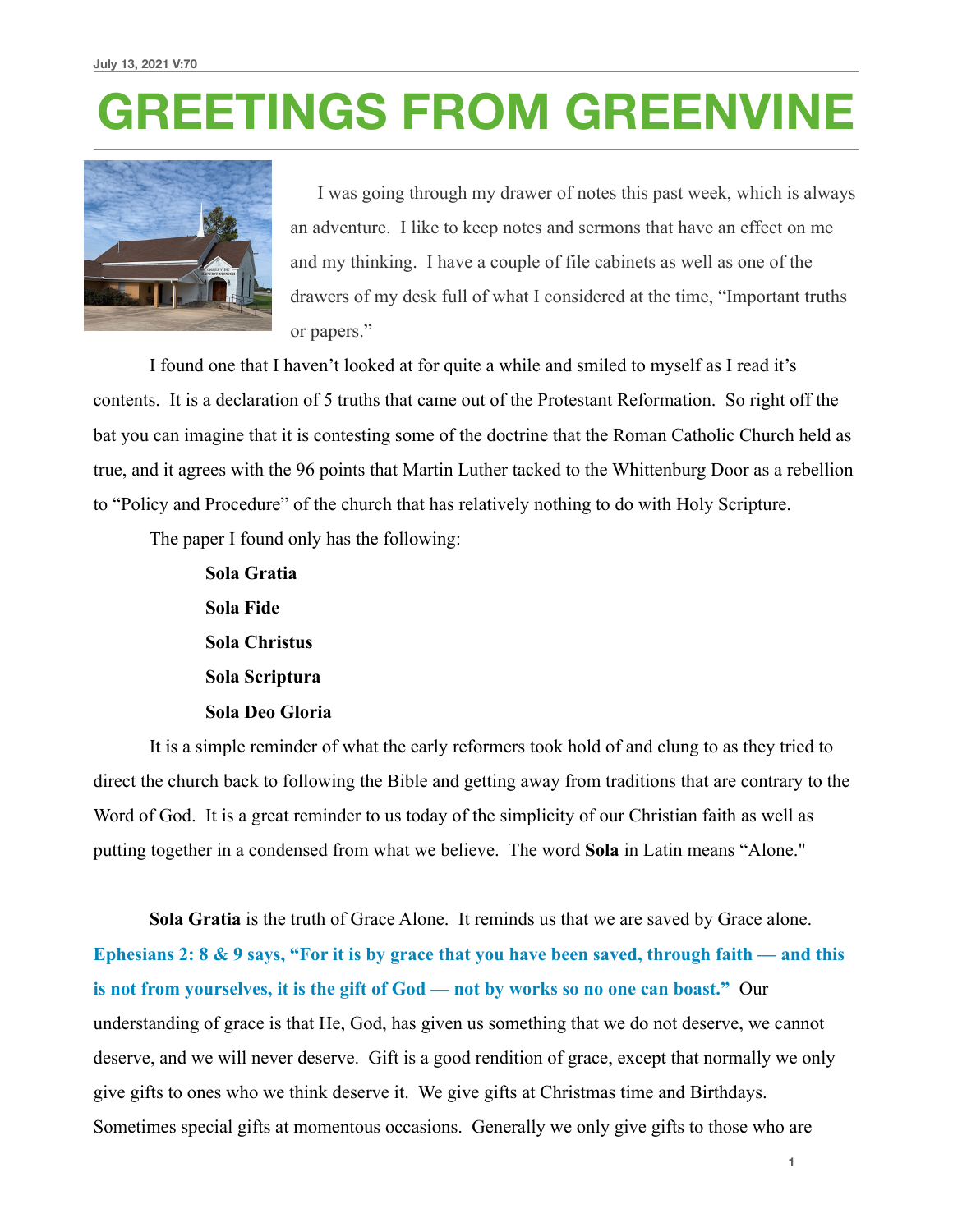**July 13, 2021 V:70**

especially in our hearts and minds. However, Scripture tells us that **"God commends His love for us in this: While we were still sinners, Christ died for us." T**he gift of God, eternal life is given because of a benevolent, loving and gracious God. We trust in His 'GRACE ALONE.'

**Sola Fide** is Faith Alone. The old hymn we sometimes sing is: "My faith has found a resting place, not in device nor creed. I trust the ever-living One, His wounds for me shall plead. I need no other argument, I need no other plea. It is enough that Jesus died and that He died for me." **1 John 5: 4, "Everyone born of God overcomes the world. This is the victory that has overcome the world, even our faith."** We trust the God of the Bible alone. Our faith in Him is what guarantees eternal life. **"For God so loved the world that He gave His one and only Son, that whoever believes in Him shall not perish but have eternal life." John 3: 16. "** FAITH ALONE."

**Sola Christus** is Christ Alone. Our grace and our faith is wrapped up in the finished work of Jesus Christ at Calvary. The resurrection seals it all for us and His life now is the beginning of life eternal. All because He came to this earth and became the only sacrifice for your sin. Christ proclaimed to be "the way, the truth and the life, no one comes to the Father except by Me." His pronouncement as to who He is. The only way, the absolute truth, eternal life. We sometimes sing the song, **"In Christ alone my hope is found."** There is the great truth that without Christ we are lost and undone. With Christ we can do all things that the Father wants us to do. All because of Who He is. CHRIST ALONE.

**Solo Scriptura** is Scripture Alone. There is nothing that we need to add to the Bible. It is the inspired by God, Word. Paul tells **Timothy in 2 Timothy 3: 16 & 17, "All Scripture is Godbreathed and is useful for teaching, rebuking, correcting and training in righteousness, so that the man of God may be thoroughly equipped for every good work."** The Bible was written over a span of 1600 years, across 3 continents, by over 400 authors, in three languages, yet has one theme: The glory of God and the salvation of mankind through Christ alone. It has stood the test of time and war. Through those who want to destroy it, and kept alive by the Holy Spirit. Our canon of Scripture is the 39 books of the Old Testament and the 27 books of the New Testament preserved for us today to learn by it. No additional doctrines, beliefs or provisions need to be made. It stands alone by itself as SCRIPTURE ALONE.

**2**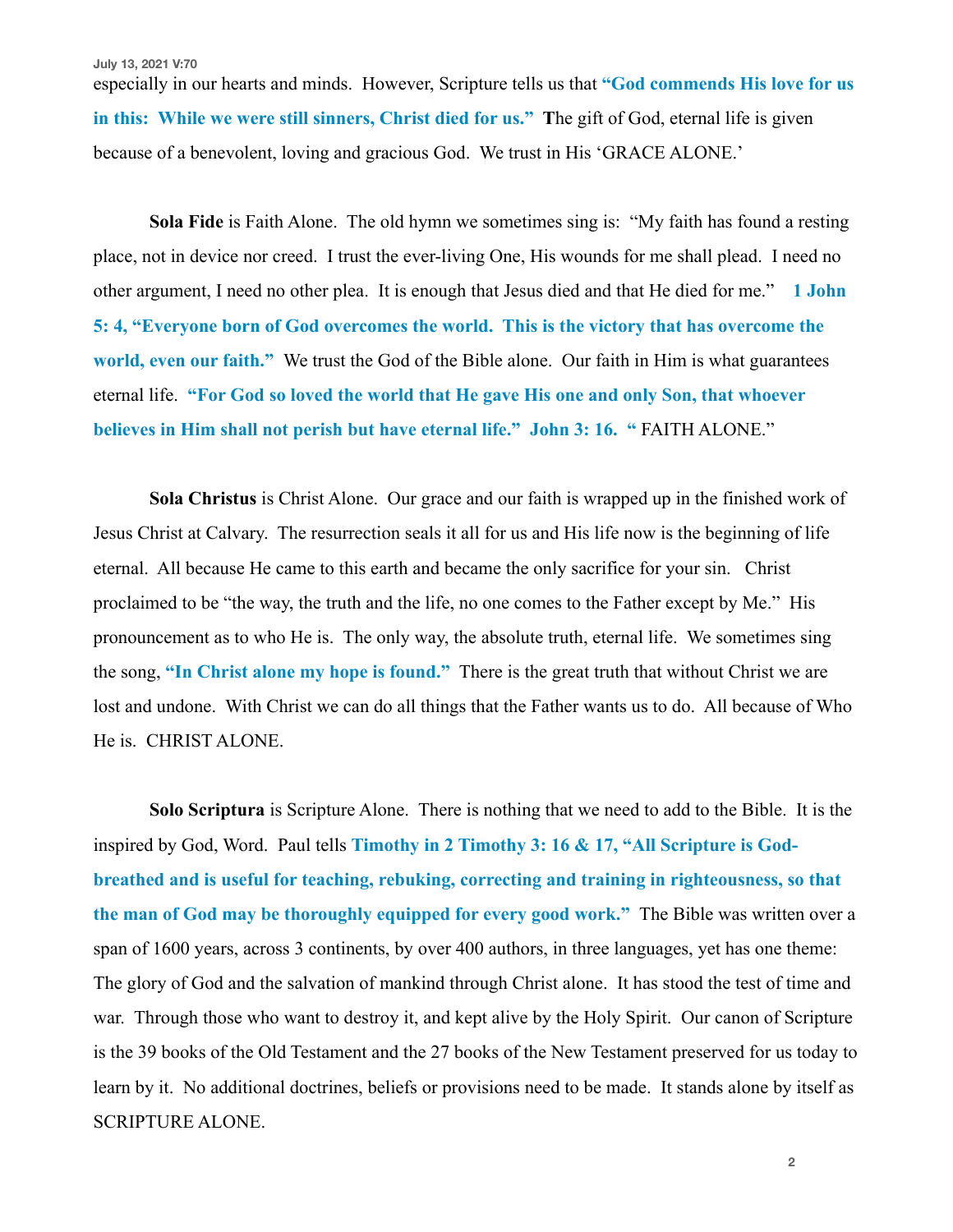**Solas Deo Gloria** means God's Glory alone. The overall theme of the Bible is God's dealing with mankind for His own glory. As we go through the Scriptures we see God's glory in creation. In forgiveness of sin. In leading His chosen earthly people, the Israelites to the Promised Land. The history of the Jewish nation. The provision of a Savior. Sins forgiven and living for Him for all eternity. All for His glory. Even the book of Revelation about end times is for His glory showing us how much He loves us and provides for us and how much He hates sin. It contains the Rapture of the Church, the restoration of Israel and the defeat of Satan and his emissaries. Then followed by eternal bliss to the glory of God. All this happens for His glory.

Several of Paul's letters end with, **"To God alone be the glory forever. Amen."** GOD'S GLORY ALONE.

 Busy week for me. A couple of Doctors appointments. A couple of Funerals and the regular Bible Studies and preparation for Sunday. Busy, but all in God's timing. Pray for me: I need the prayer and you need the practice. Blessings upon you all. Jack and Karen

## **Announcements**

- Please remember to complete your information card for the directory.
- Wednesday Night Bible Study -Wednesday nights @ 6pm
- Men's Prayer Breakfast Wednesday June 29, @ 7am
- Burton Bridge meal Friday August 6 Church serves and provides desserts
- Women's Ministry 2nd Tuesday of each month @6pm Next meeting August 10